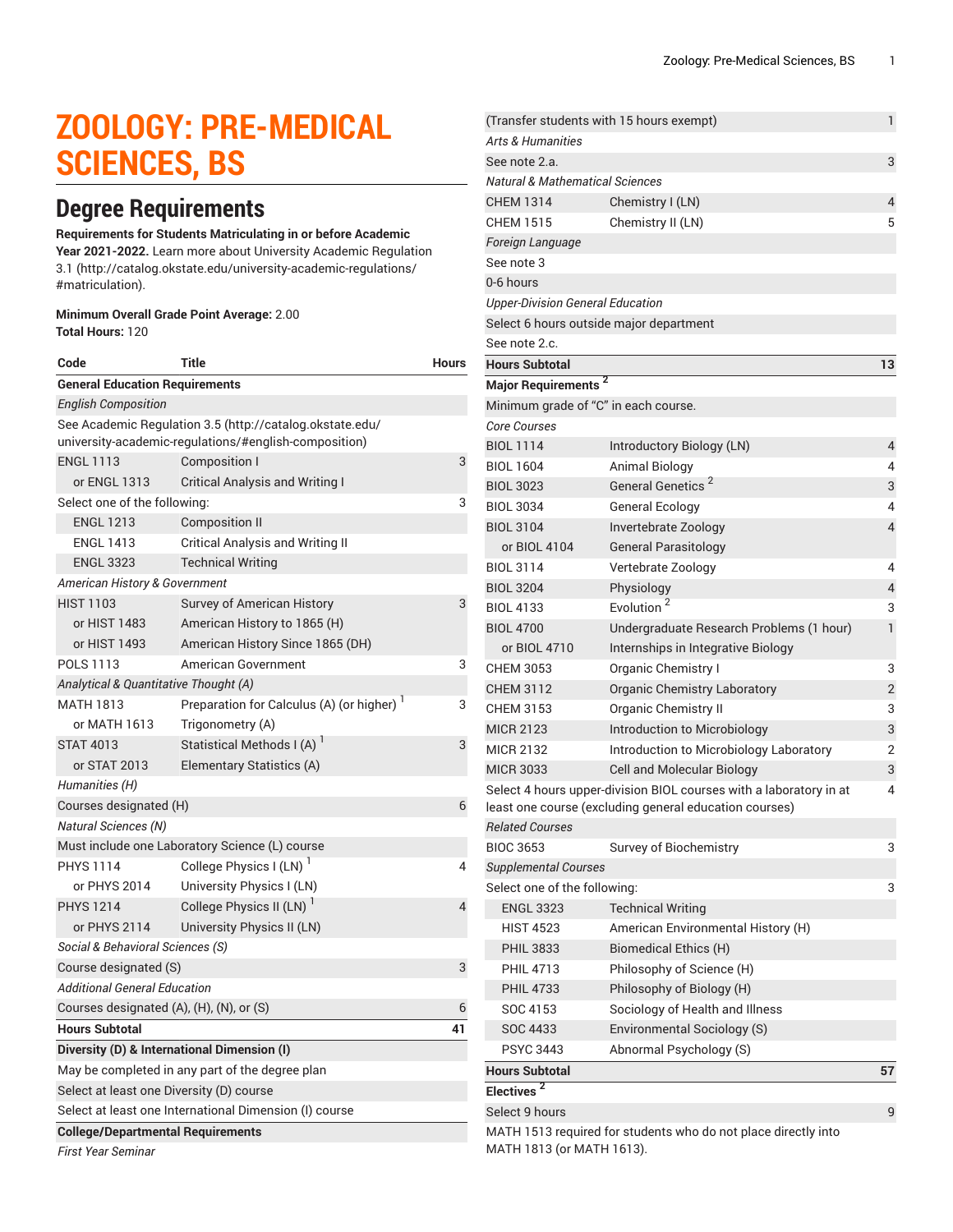May need to include 6 hours of a foreign language. (see note 3) May need to include 6 hours upper-division general education outside major department (see note 2.c.) and 4 additional upperdivision hours

PSYC 1113 and SOC 1113 recommended.

| <b>Hours Subtotal</b> |     |
|-----------------------|-----|
| <b>Total Hours</b>    | 120 |

- 1 College and Departmental Requirements that may be used to meet General Education Requirements.
- $2^2$  With approval from the advisor and department head and a minimum GPA of 3.0, a maximum of 30 hours from an accredited doctoral health program may be substituted for electives or major requirements other than BIOL 3023 General Genetics and BIOL 4133 Evolution.

Additional requirements for professional school admission exist. View Admission Requirement Sheets at [prehealth.okstate.edu](http://prehealth.okstate.edu) ([http://](http://prehealth.okstate.edu) [prehealth.okstate.edu](http://prehealth.okstate.edu)).

### **Other Requirements**

- See the College of Arts and Sciences Requirements.
- Minimum 2.0 GPA in all BIOL courses.
- **Upper-Division Credit:** Total hours must include at least 48 hours in courses numbered 3000 or above.
- **Hours in One Department:** For B.A. and B.S. degrees, no more than 54 hours in one department may be applied to degree requirements.

### **College of Arts and Sciences Requirements**

#### 1. **General Education Requirements**

No more than two courses (or eight hours) from [the major](http://catalog.okstate.edu/college-arts-sciences-major-departments/) [department \(http://catalog.okstate.edu/college-arts-sciences-major](http://catalog.okstate.edu/college-arts-sciences-major-departments/)[departments/](http://catalog.okstate.edu/college-arts-sciences-major-departments/)) may be used to meet General Education and College and Departmental Requirements. The General Education required English Composition, required U.S. History, required American Government, one required MATH or STAT course, and required foreign language for B.A. degrees do not count against the two-course maximum.

#### 2. **A&S College/Departmental Requirements**

- a. Arts and Humanities are defined as any course carrying an (H) designation or courses from AMST, ART, DANC, ENGL (except ENGL 3323 Technical Writing) HIST, MUSI, PHIL (except PHIL 1313 Logic and Critical Thinking (A), PHIL 3003 Symbolic Logic (A) and PHIL 4003 Mathematical Logic and Computability), REL, TH, and foreign languages.
- b. Natural and Mathematical Sciences are defined as any course from the following prefixes: ASTR, BIOC, BIOL, CHEM, CS (except CS 4883 Social Issues in Computing), GEOL, MATH, MICR, PBIO, PHYS, and STAT; or courses from other departments that carry an (A) or (N) general education designation.
- c. The required six hours of upper-division General Education may not include courses from the student's major department. This requirement may be satisfied by courses also used to satisfy any part of a student's degree program (i.e., in General Education, College Departmental Requirements, Major Requirements or Electives).
- d. Non-Western Studies Requirement for B.A. and B.F.A.; One 3-hour course in Non-Western Studies (N.W.). This requirement may be satisfied by courses also used to satisfy any part of a student's degree program (i.e., in General Education, College Departmental Requirements, Major Requirements or Electives).
- e. The College of Arts & Sciences requires a minimum 2.0 GPA in all major requirements and a minimum 2.0 GPA in all major-prefix courses applied to the degree.

#### 3. **Foreign Language Proficiency**

- a. The foreign language requirement for the B.A. may be satisfied by 9 hours college credit in the same language, which must include 3 hours at the 2000-level, or equivalent proficiency (e.g., passing an advanced standing examination; TOEFL exam; presenting a high school transcript which demonstrates the high school was primarily conducted in a language other than English; etc.). Computer Science courses may not be used to satisfy this requirement. Currently Arabic and Mvskoke are not offered at the 2000-level at OSU.
- b. The foreign language requirement for the B.S., B.M. and B.F.A. may be satisfied by presenting a high school transcript which demonstrates two years of study of a single foreign language (passing grades at second-year level of study). It may also be satisfied by 6 hours college credit in the same language, which must include language courses 1713 and 1813, or equivalent proficiency (e.g., passing an advanced standing examination; TOEFL exam; presenting a high school transcript which demonstrates the high school was primarily conducted in a language other than English; etc.). Computer Science courses may not be used to satisfy this requirement.
- c. In addition to a. and b., students pursuing teacher certification must meet novice-high foreign language proficiency by presenting a high school transcript which demonstrates two years of study of a single foreign language with no grade below B. Or, students may complete 3 hours college credit in a single language with no grade below C (or pass an advanced standing examination, College Level Examination Program (CLEP) exam, or Oral Proficiency Interview developed by the American Council on the Teaching of Foreign Languages, equivalent to 3 hours of college credit.) Or, students may meet the requirement by transfer of documentation of meeting the foreign language competency from one of the teacher education programs in the State of Oklahoma approved by the Oklahoma State Regents for Higher Education.

#### 4. **Exclusions**

- a. Courses used to satisfy the General Education English Composition, U.S. History, American Government, and Mathematics or Statistics requirements will not count toward the 54-hour maximum allowed from one department.
- b. Courses with ATHL or LEIS prefixes and leisure activity courses may not be used for degree credit.

#### 5. **Teacher Certification**

Students can satisfy the requirements for secondary schools teaching certification while earning a B.A. or B.S. in the College of Arts & Sciences. Those interested should see their Arts and Sciences advisor and the OSU Professional Education Unit in room 325 Willard.

## **Additional State/OSU Requirements**

• At least: 60 hours at a four-year institution; 30 hours completed at OSU; 15 of the final 30 or 50% of the upper-division hours in the major field completed at OSU.